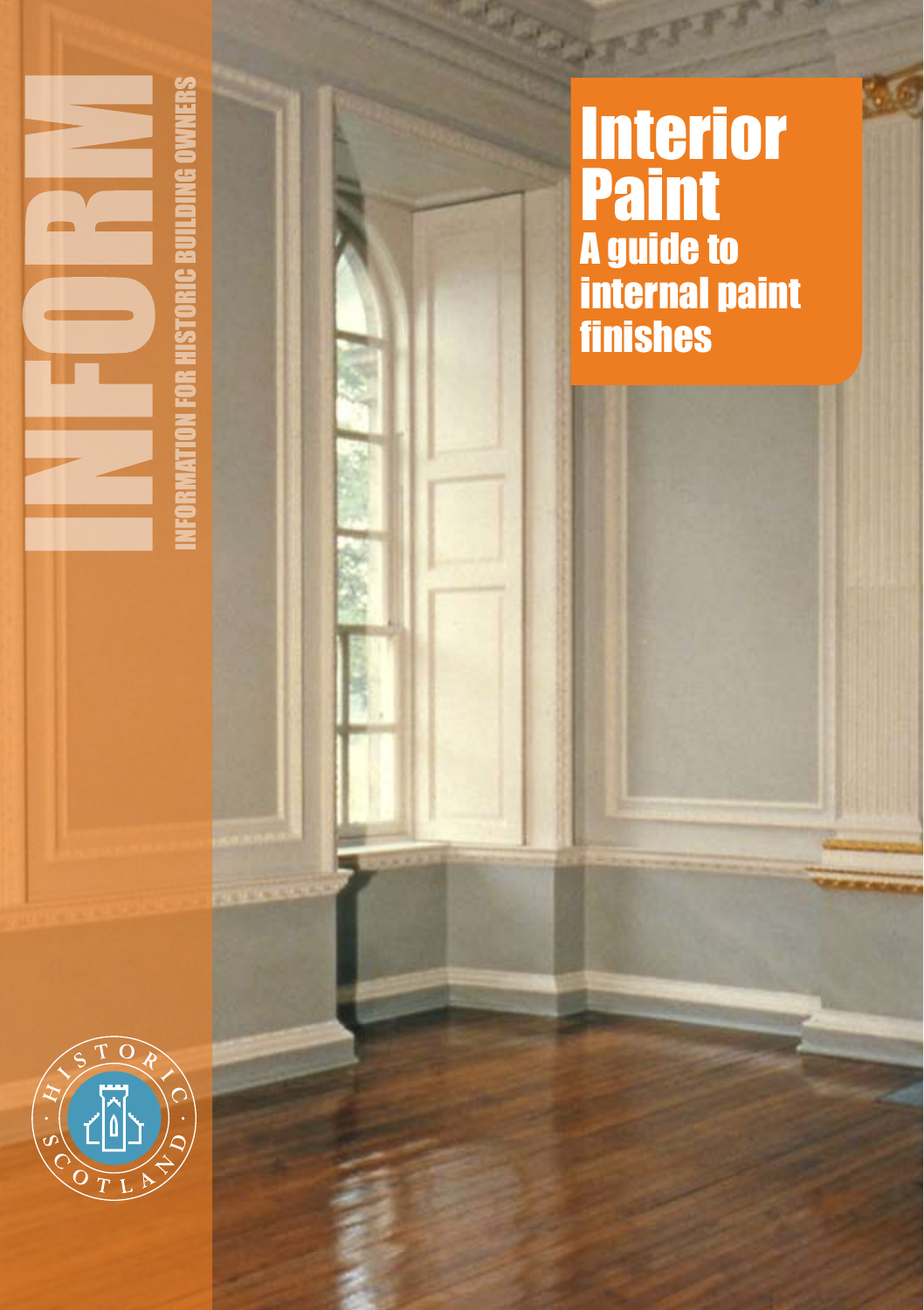# Introduction

Traditional coatings are frequently safer and less environmentally harmful than modern paints, and produce a visually appealing finish that is more appropriate to the character of the building's interior. This INFORM is intended to assist building owners and occupiers understand the traditional range of finishes and to suggest available options when undertaking internal decoration of traditional properties. It considers:

- l The benefits of traditional paints and finishes
- l The historical context of traditional finishes
- The types of finishes available
- $\bullet$  How these finishes can be applied today
- **Paint analysis**
- **•** Choosing the right paints for the right surfaces

Finally, the INFORM also gives guidance on choosing modern equivalent finishes and provides suggestions for further reading on the topic.

# Benefits of traditional finishes

Historically, nearly all interiors had some form of painted surface finish. Coloured or otherwise; this often reflected the use and function of the rooms. While the use of many modern paints and finishes can be tempting, reverting to a traditional decorative scheme can be surprisingly rewarding.

Traditional finishes can have a number of advantages. Principally that they often:

- provide shading and depth of colour, offering subtly changing hues in different light conditions. This is because they contain a variety of pigments, each with differing properties in terms of size, shape and reflectivity.
- are breathable and allow moisture to disperse freely. In areas of damp, applying a porous coating can, in conjunction with other measures, assist in reducing the problem.
- **l** are safe to use and environmentally friendly. Unlike some modern paints they are largely solvent free and produce fewer noxious fumes.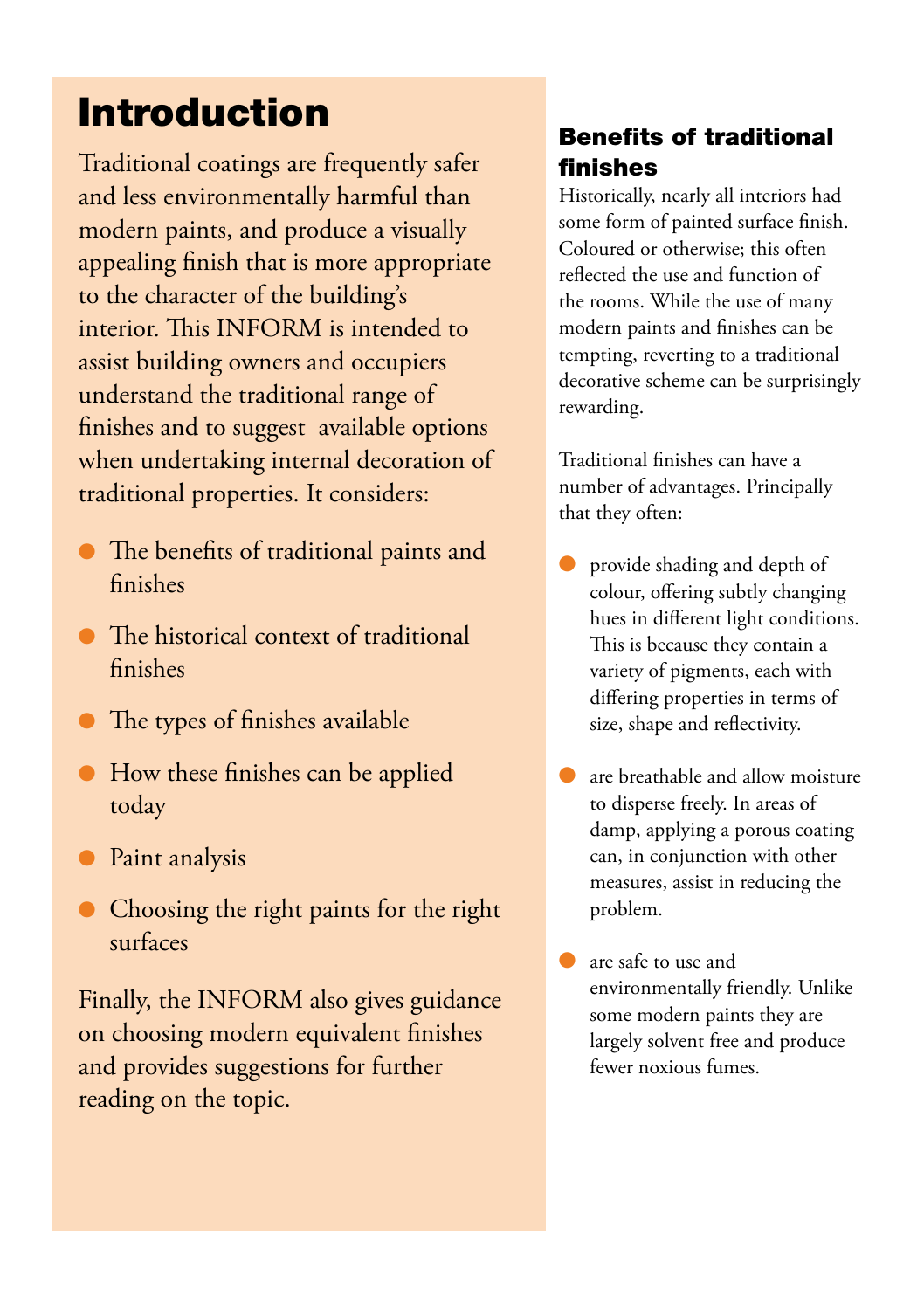

*A traditional limewash finish ©Author*



*A modern, non-permeable emulsion paint flaking off lime plaster. ©Author*

## Use of Colour

The types of coating traditionally available were limited, both in terms of texture, finish and available colours. This only began to change in the Victorian era. When advances in synthetic dye production allowed for the first time the widespread use of bold, bright colours that were previously affordable only for high status decorative schemes (hence names such as Royal Blue or Imperial Purple). Colours historically had more significance than today, and were often function-associated. For example, the interiors of larders and store cupboards were often painted dark blue (thought to discourage flies), and dining rooms dark green. Facings and finishes in service areas were often painted in darker reds and browns (probably due to the lower costs of the pigment) distinguishing them from the lighter coloured or varnished timber surfaces in the principal rooms.

# Types of coating

In general terms, traditional finishes can be divided into four main categories:

**Limewashes** – Although mainly associated with external work, limewashes have been used as interior coatings for centuries. Limewash is quicklime mixed in a water suspension (in a process called 'slaking'). Additives were sometimes included to give a degree of protection against water penetration. Colour was provided by natural pigments. Only a limited range of materials were suitable due to the caustic (strong alkali) nature of the lime. Highly permeable, limewash was painted directly onto lime plaster or masonry. Limewash reflected light well; with the cured carbonate containing tiny refractive crystals which sent light out in different directions. Unless highly filtered and strained, limewash finishes provided an uneven, textured finish that can be appropriate for pre-18th century structures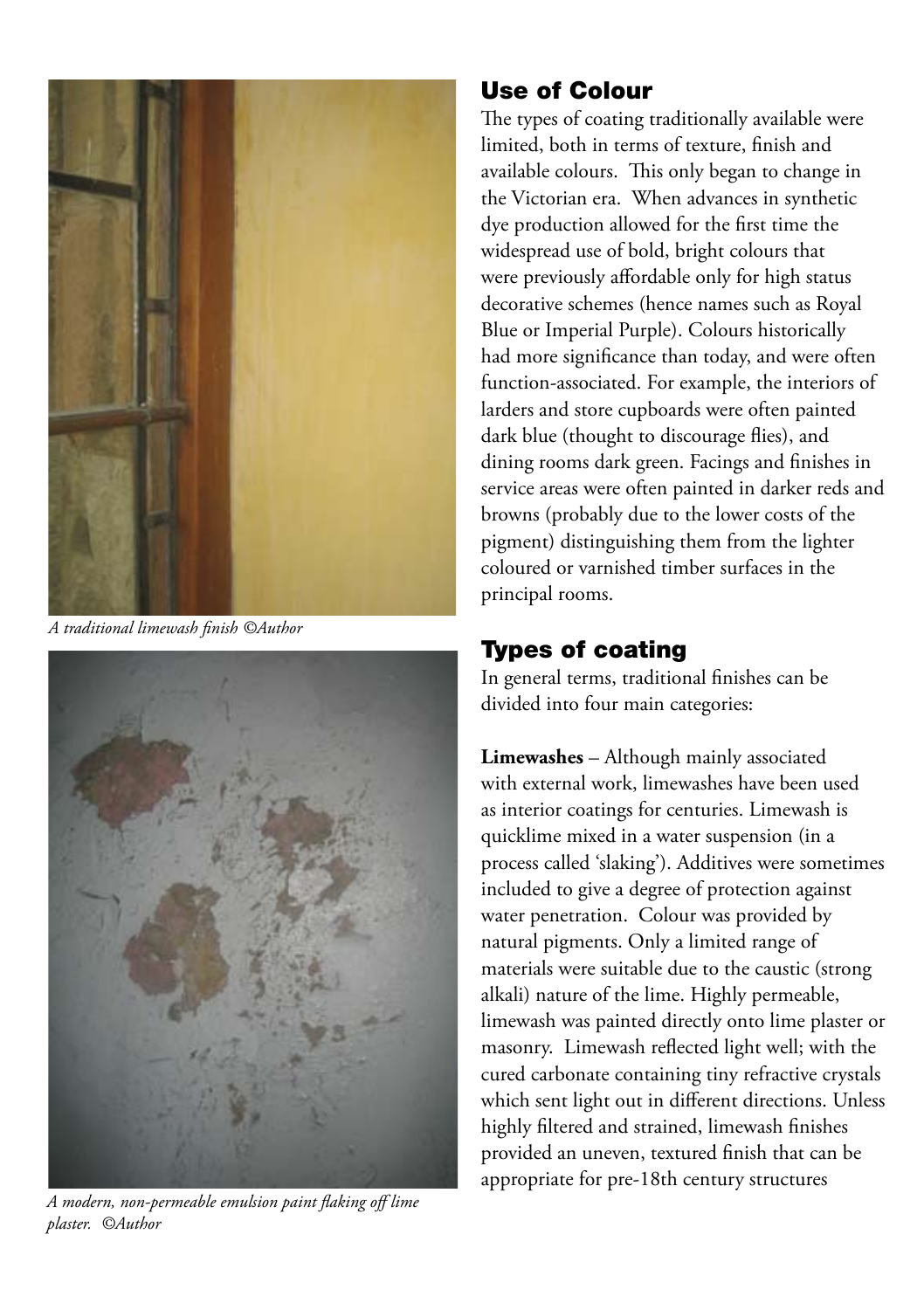

*Limewash, coloured with yellow ochre. ©Author A strongly coloured distemper. ©Author*

(although this makes it unsuitable for classical or formal rooms). Limewash was largely superseded by the use of distemper in the 19th century.

**Soft distempers** – From the mid-18th century onwards, distemper was the primary finish used on the plaster walls and ceilings of everyday interiors, where practicality took precedence over display. It is formed by mixing chalk powder with an animal glue binder and natural pigments to produce a soft matt finish. There are various regional names, but was sometime called "Paris White". Often other binders were included to give added durability; such as milk and, latterly, casein, (a by-product of cheese-making) or linseed oil. This gave a "washable distemper".

Due to its non-alkali composition, a larger variety of pigments were used in distemper than in limewash. However, the durability provided



by the white chalk powder also resulted in a dilution of these pigments. This made it unsuitable for use in areas where bold colours were required. Sometimes the chalk powder was left out of the mix to give more colour intensity. This resulted in a thin, concentrated layer.

**Oil based paints** – Traditional oil based paints were very flexible, resisted cracking and gave a greater depth of colour and texture to the surface than modern paints. They were used primarily on joinery and ironwork. Due to the bold colours and versatile range of finishes achievable. Finishes ranged from 'flatted' matt to glossier sheens (achieved by varying the ratio of oil to binder), although the effect was different from today's high sheen gloss paints.

Traditionally all oil paints were made from a paste of oil and pigment (usually with a base of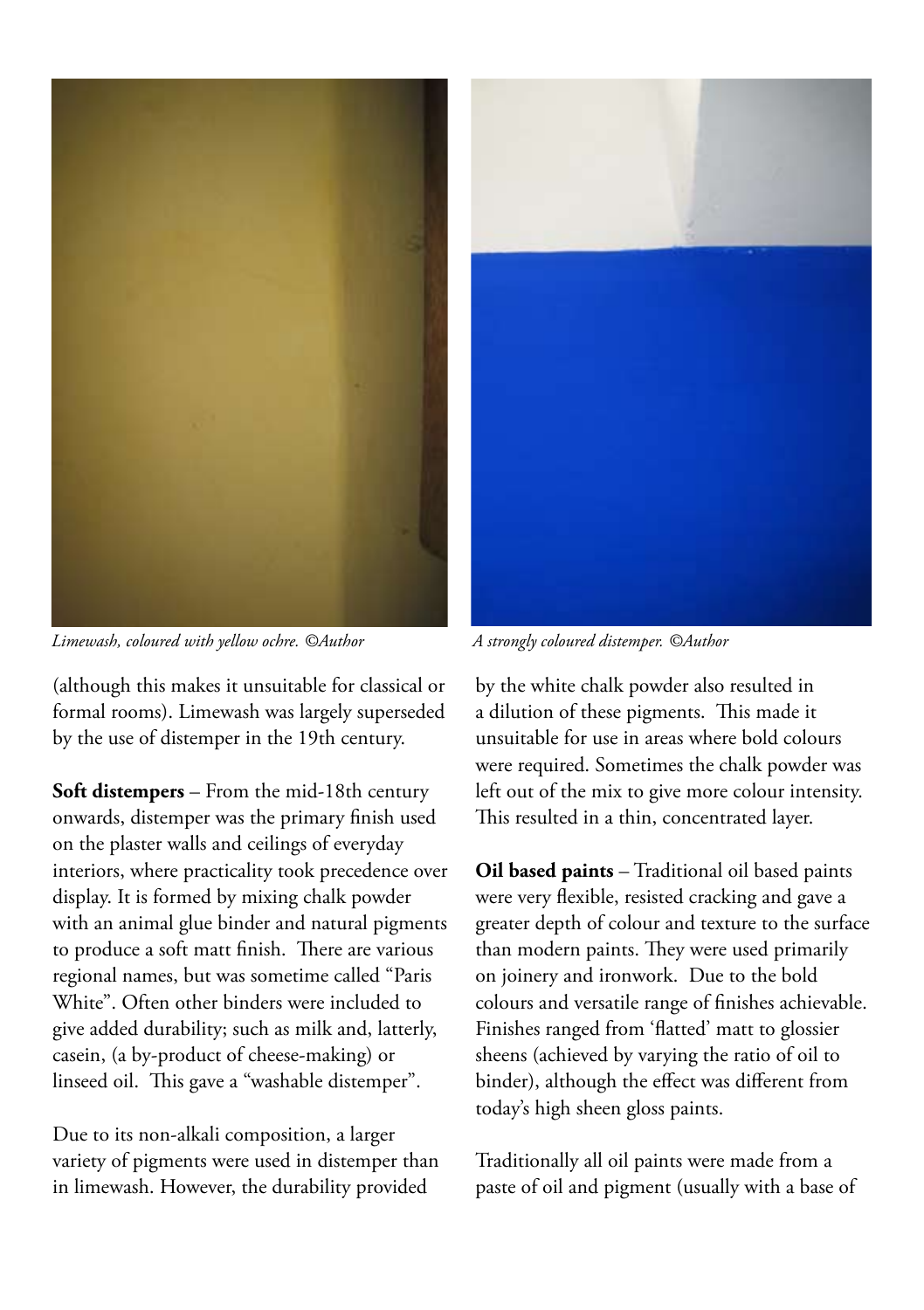

*A soft, off-white distemper on the ceiling, with a stronger pigment for the walls. ©Author*

powdered white lead). The paste was diluted with more oil and sometimes mixed with turpentine for ease of application. To speed up the hardening of the paint, additives called dryers were often added. Zinc sulphate was the most widely used. As today, surfaces were first primed, and one or more undercoats added in advance of the final coat. By the early 20th century, linseed oil was increasingly replaced by synthetic equivalents.

Varnishes and stains – In the 18th century, most internal wooden surfaces were painted, or given a wood grain effect. By the 1850s a dark stain and varnish was frequently applied to elements of finishing joinery. This consisted of a linseed or walnut oil based stain (normally incorporating the natural pigments yellow ochre and burnt umber), and a clear varnish layer as a top seal. Boiled linseed oil, Danish oil and tung oil are the most natural modern alternatives.



*A traditional oil-based finish on timber surfaces. ©Author*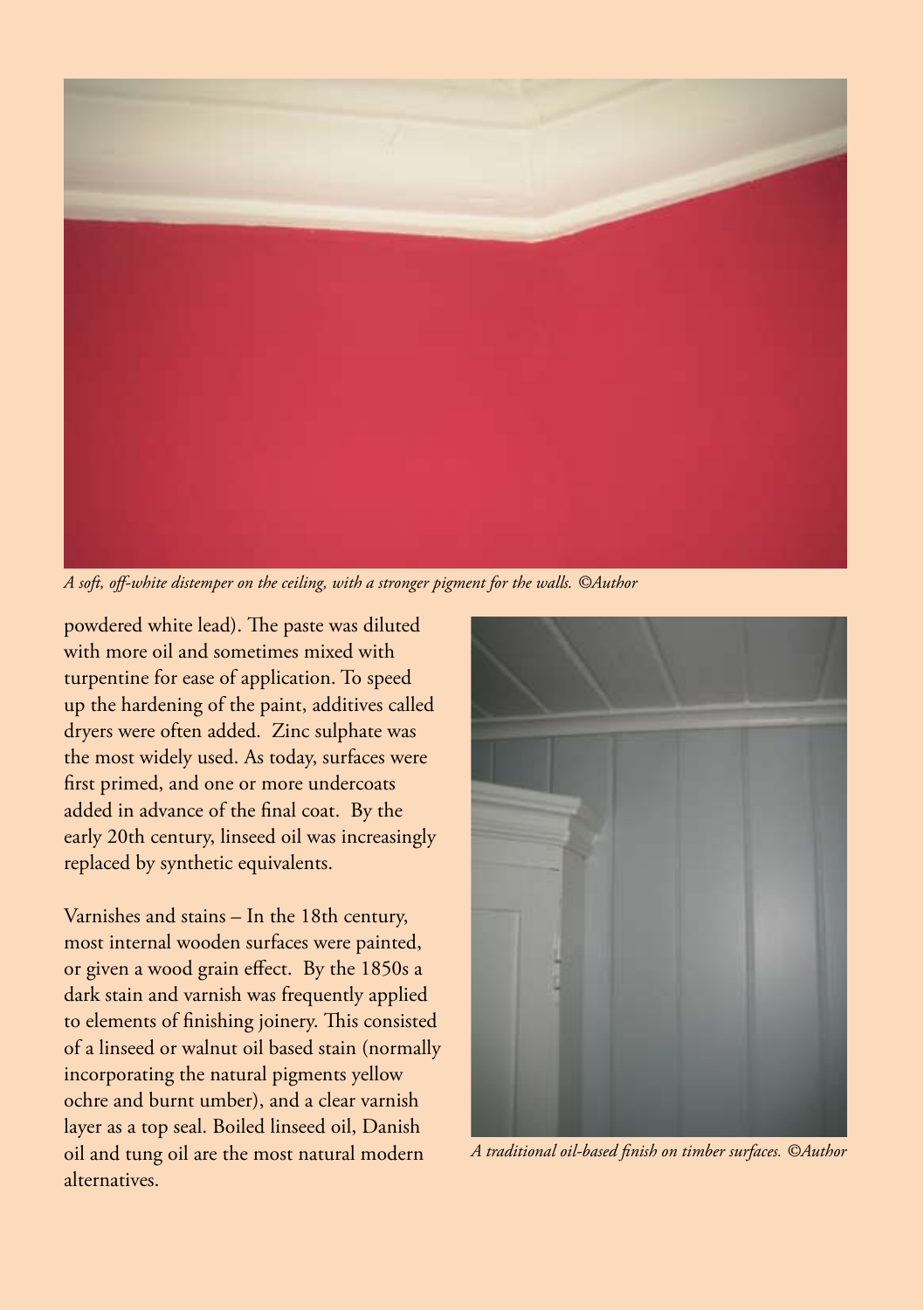

*A traditional varnish finish on an early 20th pitch pine A traditional oil-based finish on timber surfaces. ©Author shutter. ©Author*

Many properties now have their internal timber elements stripped bare. Historically this was not the case as bare wood was rarely seen. Where original varnished woodwork still exists it should be preserved. Such surfaces may have a little 'crazing' (cracking) on the surface but this is consistent with age and can be freshened up with a thin coat of Danish oil. While some may find dark finishes somewhat heavy-looking, the application of surface varnish or light stain (matching or a little darker than the wood) will seal the timber, assist cleaning, and be more in keeping with the original scheme. Obtaining an appropriate varnish to replicate dark Victorian woodwork is a matter of staining present day varnishes with the required tone.

#### Paint Analysis

It is always preferable to follow original historic paint schemes, and careful



examination of the remaining paint layers can give a good indication of how the space was originally conceived and decorated. For those seeking a very precise consideration of the original colour schemes on plaster and woodwork, a paint analysis can be done. This service is available from a specialist conservators. The tests allow the identification of the various layers of paint, their composition and likely age, thereby allowing a closer colour match to be made that has a similar performance.

#### Choosing the right paints

**Ceilings** – There are some regional variations, but essentially most domestic ceilings were painted with an off-white distemper. Known as 'broken distemper' this was deliberately toned down from a brilliant white. This finish was frequently considered as a sacrificial coat, as smoke and fumes from lamps and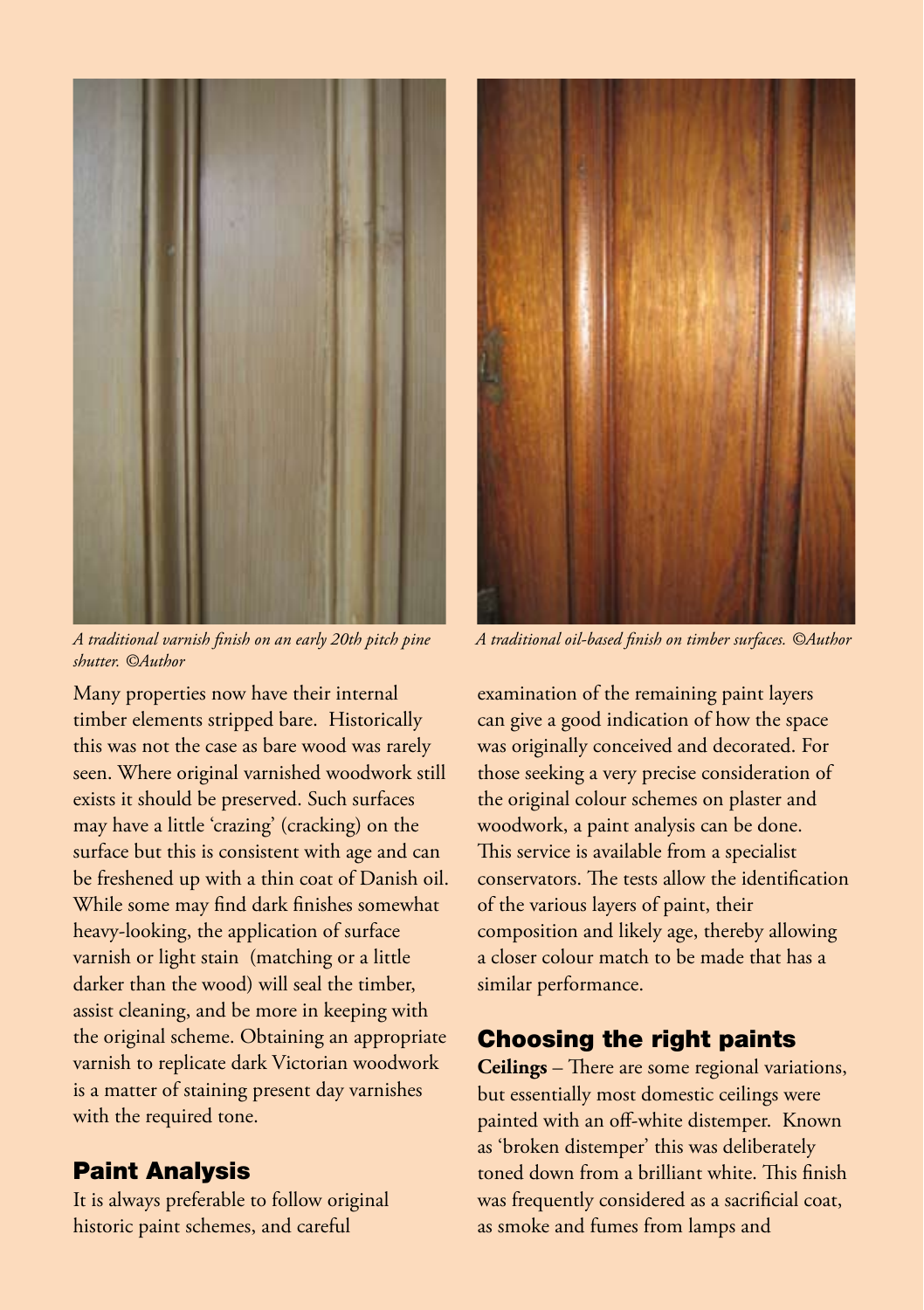

*19th century joinery finished with a new traditional paint. ©Author*

gas fittings obliged regular repainting. A soft distemper is a good modern equivalent to !broken distemper".

**Cornice** - As with the ceiling, the plaster cornice is normally off white in colour. Oil or emulsion paint should be avoided because of the difficulty that a layer of such paint can cause for future maintenance.

**Walls** – Plastered walls mounted on studs and laths are most suited to a soft distemper. Due to surface damage many decorators use lining paper to give a smooth surface. Distemper will take to lining paper, although traditionally the paint was applied direct to the plaster. For plaster directly onto masonry ('on the hard') a soft distemper or limewash is more appropriate as they give maximum permeability. Gloss paint on lime plaster can be frequently encountered. This should be removed if the traditional coating is to adhere properly. Careful removal of paint using paint stripper is preferred, although timeconsuming. Limewash is available ready-mixed and coloured, or can be bought white and tinted with natural pigments to suit.

**Joinery and timber finishes** – Most woodwork is likely to be overpainted with oil based traditional paint or modern 'heritage' paints, but removal of earlier coats will give better definition to the mouldings and better adhesion but extreme care needs to be exercised during removal to avoid damage. Take care also to examine the layers and establish if there was any graining or marbling effect.

When removing old lead paint lead vapour or dust could be released; This work needs to be done with caution. In order to be sure, most DIY stores stock small test kits to allow the householder to do their own tests for lead content. (see Further Reading for a useful guide to removing old lead painted surfaces).

#### Sourcing

All the traditional paints mentioned in this INFORM continue to be made by specialist suppliers. Due to modern economic pressures, even traditional paints are unlikely to be artisanmade and their exact composition may be unclear. They are not generally available from mainstream hardware and DIY stores

#### Modern paints

Modern 'heritage' paints are now obtainable in a range of traditional colours and surface textures. These coatings use a modern base and chemical pigments to provide close matches to traditional finishes. However, they are modern and may be inferior to traditional paints in terms of breathability and surface texture. Where possible traditional materials should be used.